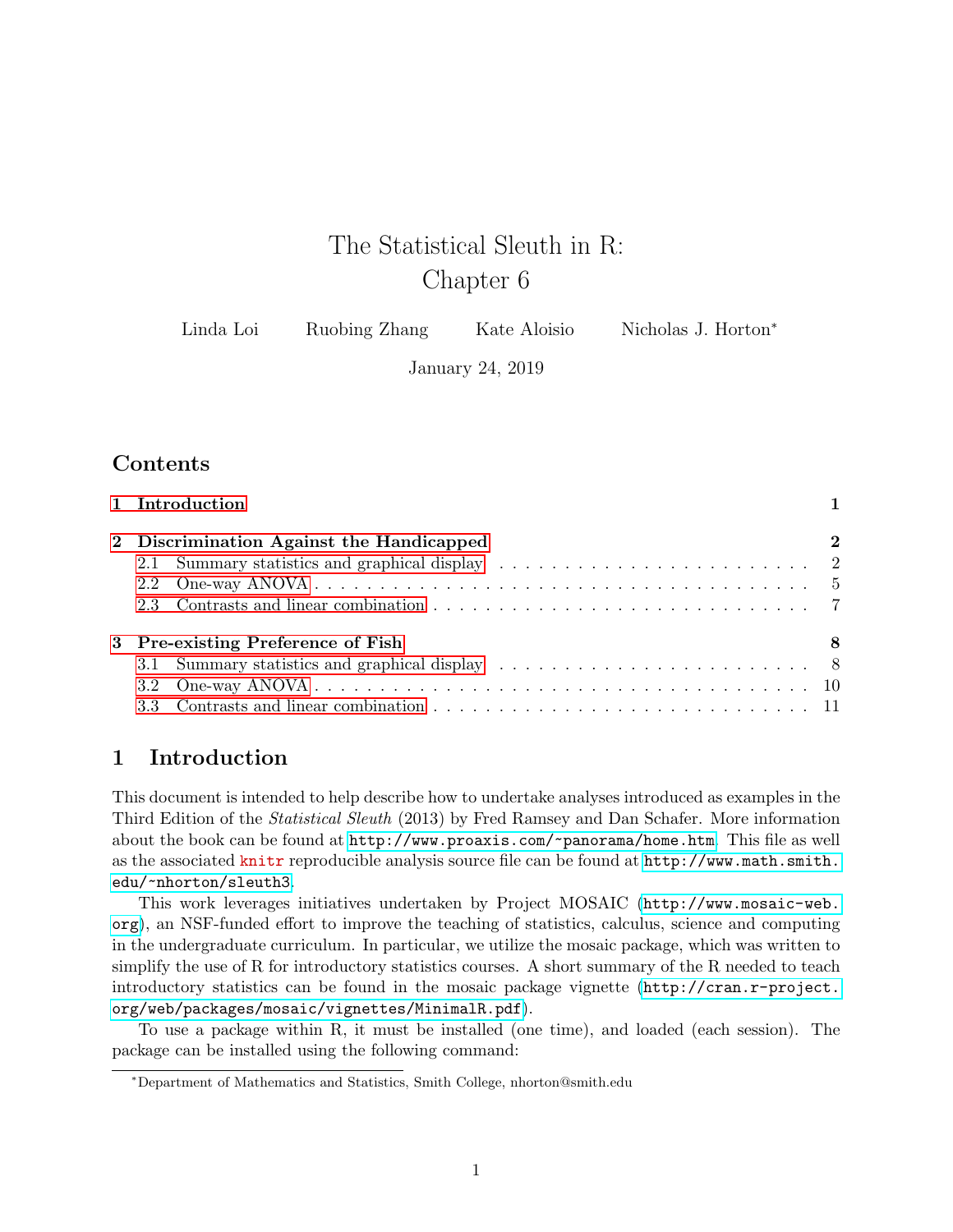## 2 DISCRIMINATION AGAINST THE HANDICAPPED 2

```
> install.packages('mosaic') # note the quotation marks
```
Once this is installed, it can be loaded by running the command:

> require(mosaic)

This needs to be done once per session.

In addition the data files for the *Sleuth* case studies can be accessed by installing the **Sleuth3** package.

```
> install.packages('Sleuth3') # note the quotation marks
```
> require(Sleuth3)

We also set some options to improve legibility of graphs and output.

```
> trellis.par.set(theme=col.mosaic()) # get a better color scheme for lattice
> options(digits=3)
```
The specific goal of this document is to demonstrate how to calculate the quantities described in Chapter 6: Linear Combinations and Multiple Comparisons of Means using R.

# <span id="page-1-0"></span>2 Discrimination Against the Handicapped

Do equivalent candidates with the same qualifications but different disabilities get treated differentially? This is the question addressed in case study 6.1 in the *Sleuth*.

#### <span id="page-1-1"></span>2.1 Summary statistics and graphical display

We begin by reading the data and summarizing the variables.

```
> case0601$Handicap = relevel(case0601$Handicap, ref="Amputee")
> summary(case0601)
    Score Handicap
Min. :1.40 Amputee :14
1st Qu.:3.70 Crutches :14
Median :5.05 Hearing :14
Mean : 4.93 None : 14
3rd Qu.:6.10 Wheelchair:14
Max. : 8.50
> favstats(Score ~ Handicap, data=case0601)
```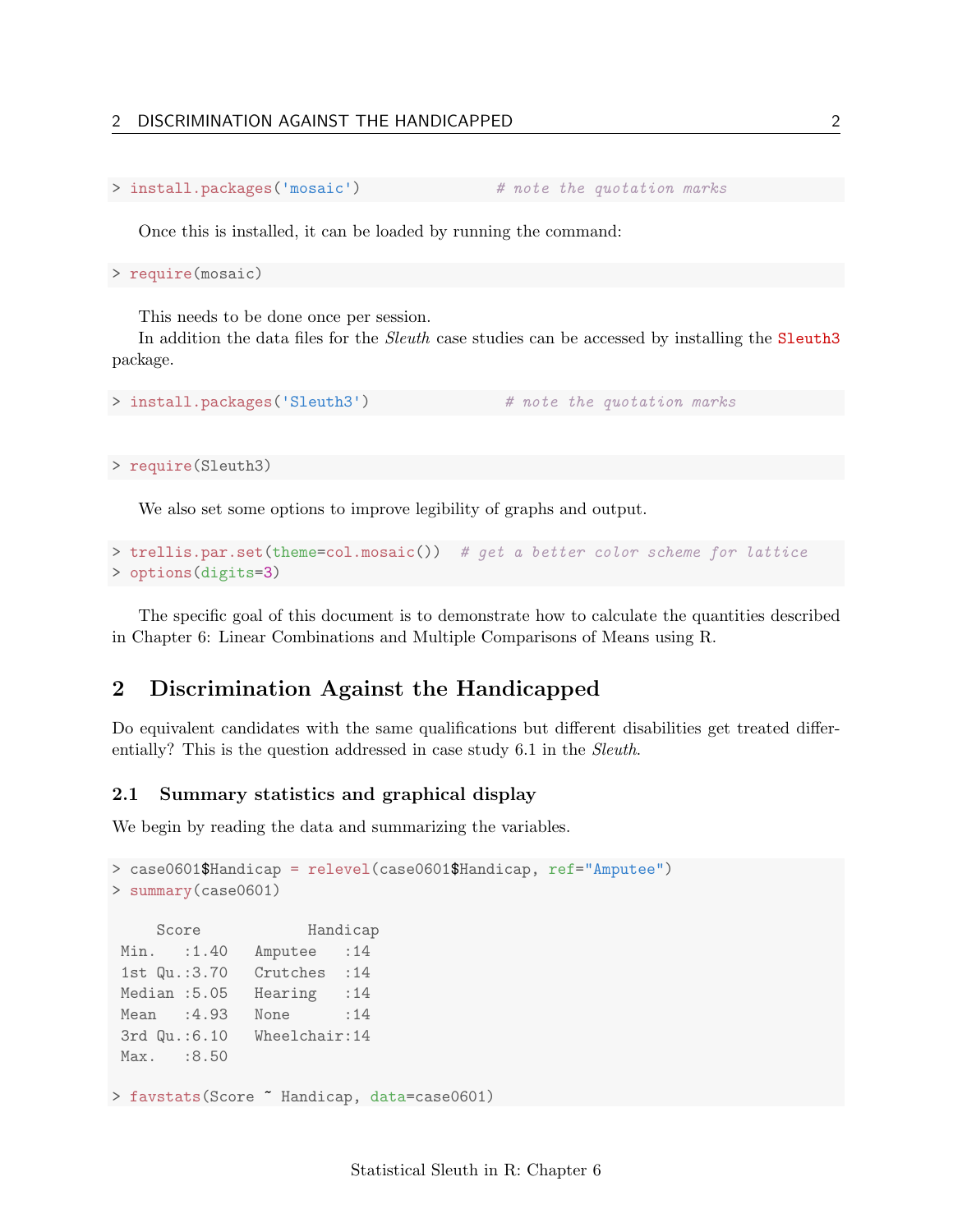|   | Handicap min Q1 median Q3 max mean sd n missing |  |                            |  |                            |  |          |
|---|-------------------------------------------------|--|----------------------------|--|----------------------------|--|----------|
| 1 | Amputee 1.9 3.30 4.30 5.72 7.2 4.43 1.59 14     |  |                            |  |                            |  | $\Omega$ |
|   | 2 Crutches 3.7 4.50 6.10 7.15 8.5 5.92 1.48 14  |  |                            |  |                            |  | $\Omega$ |
|   | Hearing $1.4$ 3.02<br>3                         |  | 4.05 5.30 6.5 4.05 1.53 14 |  |                            |  | $\Omega$ |
|   | None 1.9 3.73<br>$\overline{4}$                 |  |                            |  | 5.00 6.05 7.8 4.90 1.79 14 |  | $\Omega$ |
|   | 5 Wheelchair 1.7 4.73                           |  | 5.70 6.35 7.6 5.34 1.75 14 |  |                            |  | $\Omega$ |

A total of 70 undergraduate students from a U.S. university were randomly assigned to view the tapes, 14 to each tape. The five kinds of tapes are: None, Amputee, Crutches, Hearing and Wheelchair. After reviewing the tape, each subject rated the qualifications of the application on  $0-10$  scale. Among the five handicap conditions, the *Crutches* group gave the highest mean score, while the *Hearing* group gave the lowest mean score. This is summarized on page 150 and in Display 6.1 of the Sleuth.

```
> with(subset(case0601, Handicap=="None"), stem(Score, scale=2))
 The decimal point is at the |
  1 | 9
 2 | 5
 3 | 06
 4 | 129
 5 | 149
  6 | 17
 7 | 48
> with(subset(case0601, Handicap=="Amputee"), stem(Score, scale=2))
 The decimal point is at the |
  1 | 9
  2 | 56
 3 | 268
 4 | 06
  5 | 3589
  6 | 1
 7 | 2
> with(subset(case0601, Handicap=="Crutches"), stem(Score, scale=1))
 The decimal point is at the |
 3 | 7
```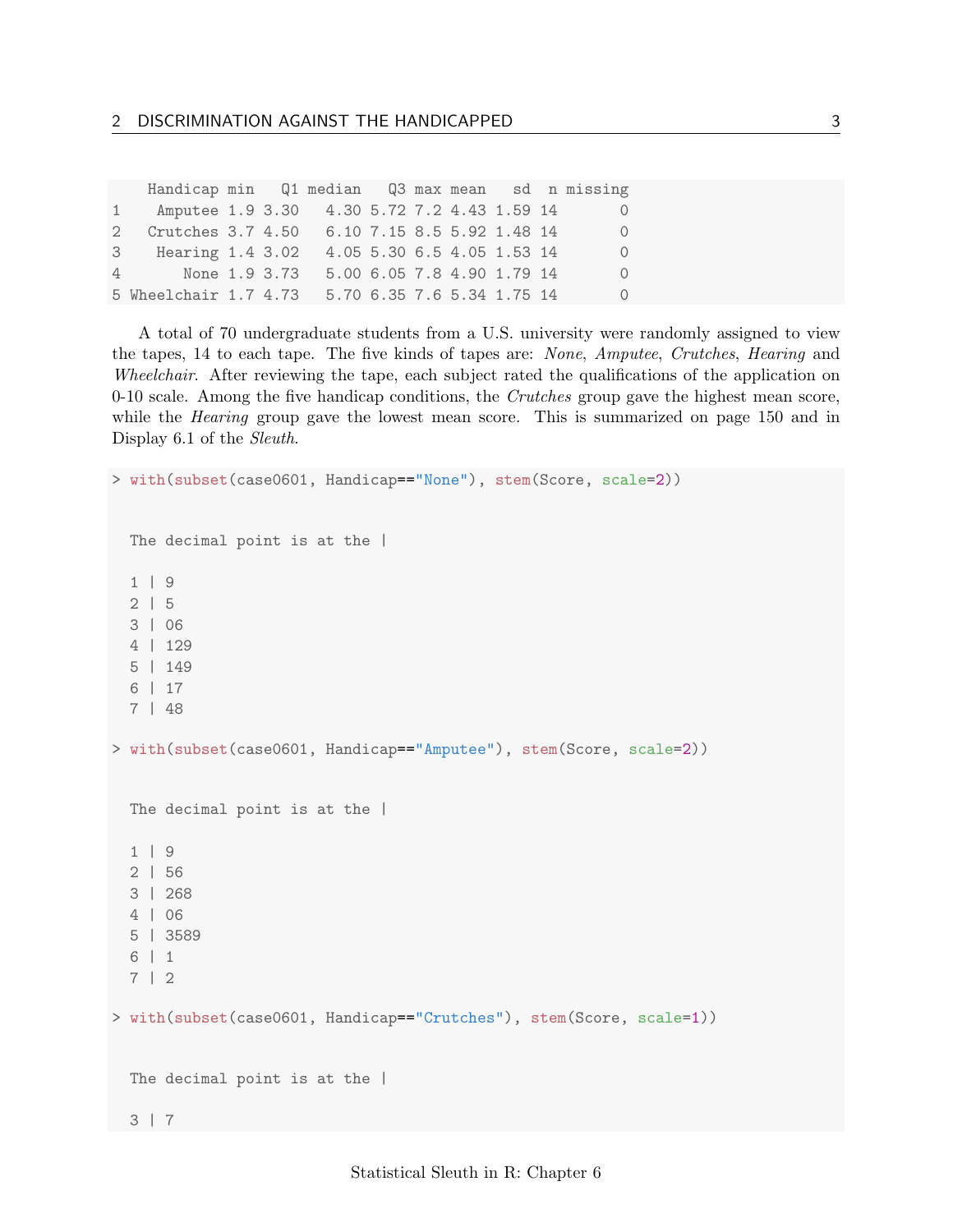```
4 | 033
 5 | 18
 6 | 0234
 7 | 445
 8 | 5
> with(subset(case0601, Handicap=="Hearing"), stem(Score, scale=2))
 The decimal point is at the |1 | 4
 2 | 149
 3 | 479
 4 | 237
 5 | 589
 6 | 5
> with(subset(case0601, Handicap=="Wheelchair"), stem(Score, scale=2))
 The decimal point is at the |1 | 7
 2 | 8
 3 | 5
 4 | 78
 5 | 03
 6 | 1124
7 | 246
```
> bwplot(Handicap ~ Score, data=case0601)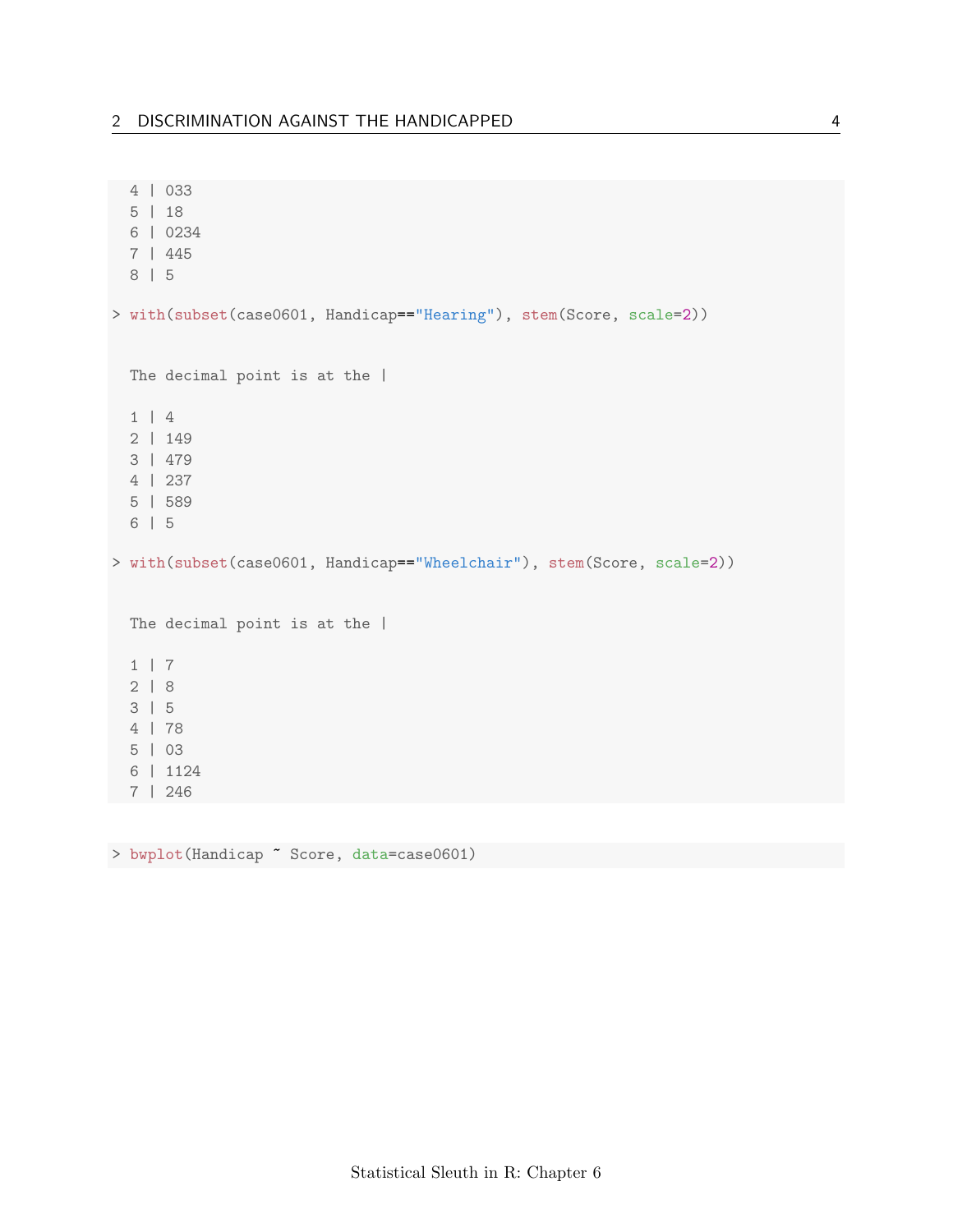

> densityplot(~ Score, groups=Handicap, auto.key=TRUE, data=case0601)



The stem plots show the applicant qualification scores given by objectives. The boxplots and the density plots show that all the distributions are approximately normally distributed.

## <span id="page-4-0"></span>2.2 One-way ANOVA

First we fit the one way analysis of variance (ANOVA) model, using all of the groups. This corresponds to the interpretations on page 151.

> anova(lm(Score ~ Handicap, data=case0601))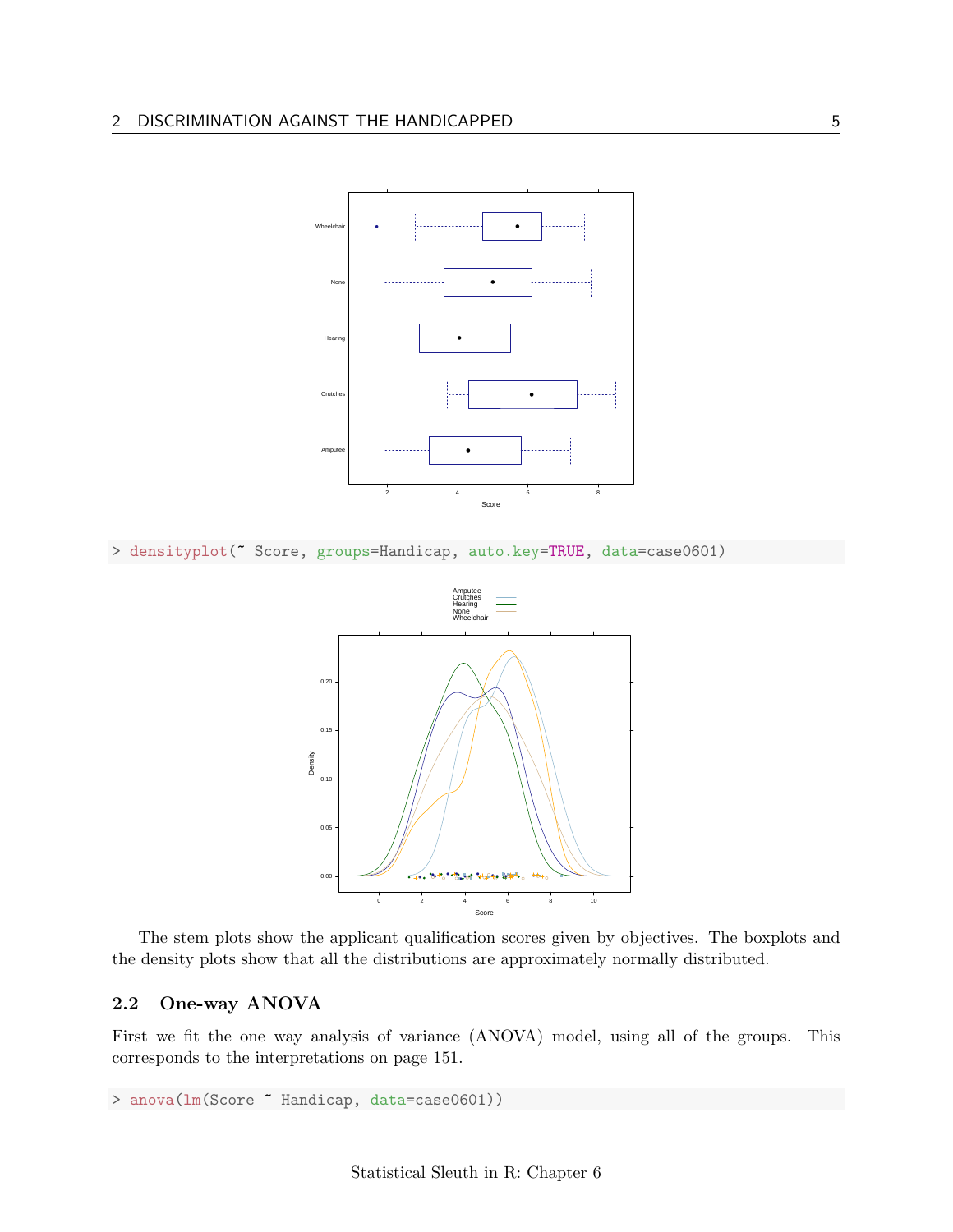```
Analysis of Variance Table
```
Response: Score Df Sum Sq Mean Sq F value Pr(>F) Handicap 4 30.5 7.63 2.86 0.03 Residuals 65 173.3 2.67

The p-value provides some evidence that subjects rate qualifications differently according to handicap status.

By default, the use of the linear model (regression) function displays the pairwise differences between the first group and each of the other groups. Note that the overall test of the model is the same.

```
> summary(lm(Score ~ Handicap, data=case0601))
Call:
lm(formula = Score Methi Handicap, data = case0601)Residuals:
  Min 1Q Median 3Q Max
-3.643 -1.209 0.114 1.329 2.900
Coefficients:
                Estimate Std. Error t value Pr(>|t|)
(Intercept) 4.429 0.436 10.15 5e-15
HandicapCrutches 1.493 0.617 2.42 0.018
HandicapHearing -0.379 0.617 -0.61 0.542
HandicapNone 0.471 0.617 0.76 0.448
HandicapWheelchair 0.914 0.617 1.48 0.143
Residual standard error: 1.63 on 65 degrees of freedom
Multiple R-squared: 0.15,Adjusted R-squared: 0.0974
F-statistic: 2.86 on 4 and 65 DF, p-value: 0.0301
```
The reference group here is Amputee, followed by Crutches, Hearing, None and Wheelchair. Another way of viewing these results is through a model table, which displays the differences between the grand mean and the group means.

```
> model.tables(aov(Score ~ Handicap, data=case0601))
Tables of effects
Handicap
Handicap
  Amputee Crutches Hearing None-Wheelchair
  -0.5000 0.9929 -0.8786 -0.0286 0.4143
```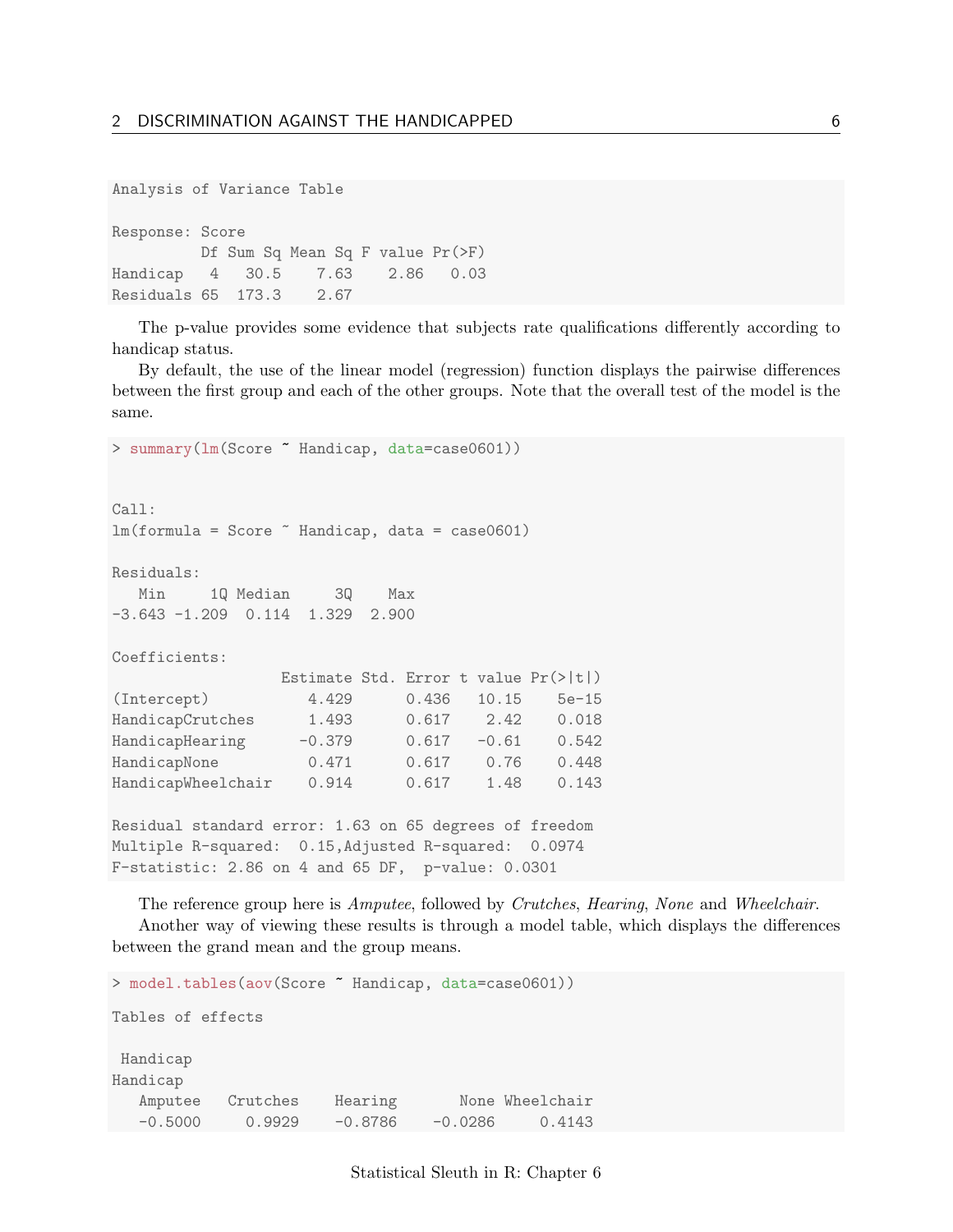Or by:

```
> mean(Score ~ Handicap, data=case0601)-mean(~ Score, data=case0601)
  Amputee Crutches Hearing Mone-Wheelchair
  -0.5000 0.9929 -0.8786 -0.0286 0.4143
```
## <span id="page-6-0"></span>2.3 Contrasts and linear combination

The Tukey-Kramer test is a reasonable method for these data. We can use this to verify the calculation on page 151.

```
> TukeyHSD(aov(lm(Score ~ Handicap, data=case0601)), "Handicap", ordered=TRUE, c(0,1,-1,0,0),
 Tukey multiple comparisons of means
   95% family-wise confidence level
   factor levels have been ordered
Fit: aov(formula = lm(Score "Handicap, data = case0601))$Handicap
                   diff lwr upr p adj
Amputee-Hearing 0.379 -1.353 2.11 0.972
None-Hearing 0.850 -0.882 2.58 0.644
Wheelchair-Hearing 1.293 -0.439 3.02 0.235
Crutches-Hearing 1.871 0.140 3.60 0.028
None-Amputee 0.471 -1.260 2.20 0.940
Wheelchair-Amputee 0.914 -0.817 2.65 0.578
Crutches-Amputee 1.493 -0.239 3.22 0.123
Wheelchair-None 0.443 -1.289 2.17 0.952
Crutches-None 1.021 -0.710 2.75 0.469
Crutches-Wheelchair 0.579 -1.153 2.31 0.881
```
Based on the Tukey-Kramer procedure, the difference is estimated to be higher for the Crutches tapes.

Next, we calculate the comparison of *Amputee/Hearing* to *Crutches/Wheelchair.* 

```
> require(gmodels)
> fit.contrast(lm(Score ~ Handicap, data=case0601), "Handicap", c(-1, 1, -1, 0, 1), conf.int=0.
                          Estimate Std. Error t value Pr(>|t|) lower CI
Handicap c=( -1 1 -1 0 1) 2.79 0.873 3.19 0.00218 1.04
                          upper CI
Handicap c = (-1 \ 1 \ -1 \ 0 \ 1) 4.53
attr(,"class")
[1] "fit_contrast"
```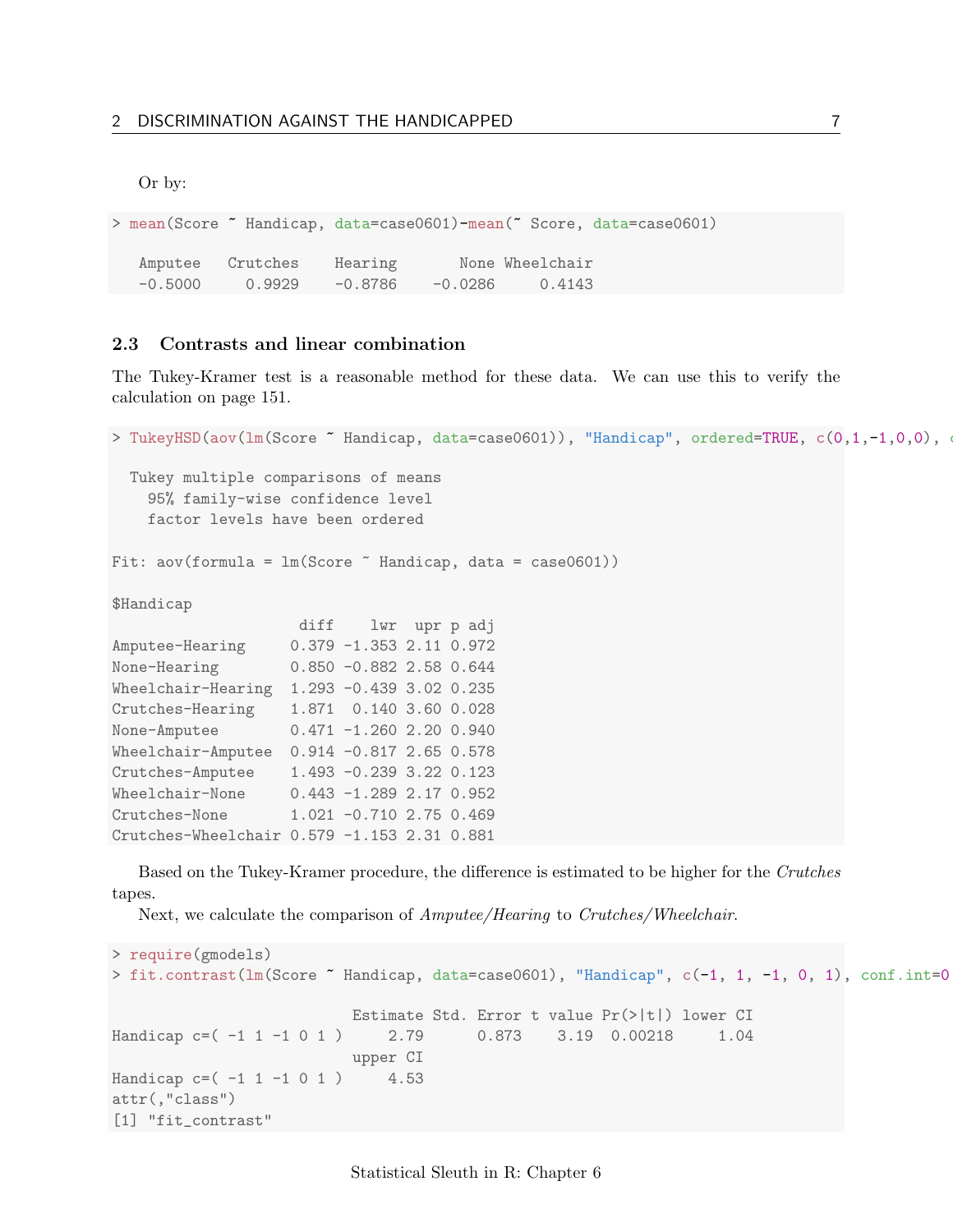The results indicate a statistically significant difference between the average scores given to the Wheelchair and Crutches handicaps and the average scores given to the Amputee and Hearing handicaps.

To verify the calculations on page 155 we used the following contrast:

```
> fit.contrast(lm(Score ~ Handicap, data=case0601), "Handicap", c(-0.5, 0.5, -0.5, 0, 0.5), con
                                  Estimate Std. Error t value Pr(>|t|)
Handicap c=( -0.5 0.5 -0.5 0 0.5) 1.39 0.436 3.19 0.00218
                                  lower CI upper CI
Handicap c = (-0.5 \ 0.5 \ -0.5 \ 0 \ 0.5) 0.521 2.26
attr(,"class")
[1] "fit_contrast"
```
Other multiple comparison procedures could also be implemented. The following shows the calculation on page 164.

```
> require(agricolae)
Loading required package: agricolae
> LSD.test(aov(1m(Score ~ Handicap, data=case0601)), "Handicap") # LSD
> HSD.test(aov(1m(Score ~ Handicap, data=case0601)), "Handicap") # Tukey-Kramer
> LSD.test(aov(lm(Score ~ Handicap, data=case0601)), "Handicap", p.adj=c("bonferroni")) # Bon
> scheffe.test(aov(lm(Score "Handicap, data=case0601)), "Handicap") # Scheffe
```
The "Significant Difference" in each test result is the "95% interval half-width" described in the book.

# <span id="page-7-0"></span>3 Pre-existing Preference of Fish

Was Charles Darwin right that sexual selection is driven by females? This is the question addressed in case study 6.2 in the Sleuth.

#### <span id="page-7-1"></span>3.1 Summary statistics and graphical display

We begin by reading the data and summarizing the variables.

```
> summary(case0602)
```

|               | Percentage |          | Pair Length   |  |  |  |
|---------------|------------|----------|---------------|--|--|--|
| Min. : 10.0   |            | Pair1:16 | Min. : 28.0   |  |  |  |
| 1st Qu.:53.1  |            | Pair2:14 | 1st Qu.:31.0  |  |  |  |
| Median: 61.5  |            | Pair3:17 | Median: 34.0  |  |  |  |
| Mean : 62.1   |            | Pair4:14 | Mean : 32.8   |  |  |  |
| 3rd Qu.: 71.8 |            | Pair5: 9 | 3rd Qu.: 34.0 |  |  |  |
| Max. : 92.4   |            | Pair6:14 | Max. : 35.0   |  |  |  |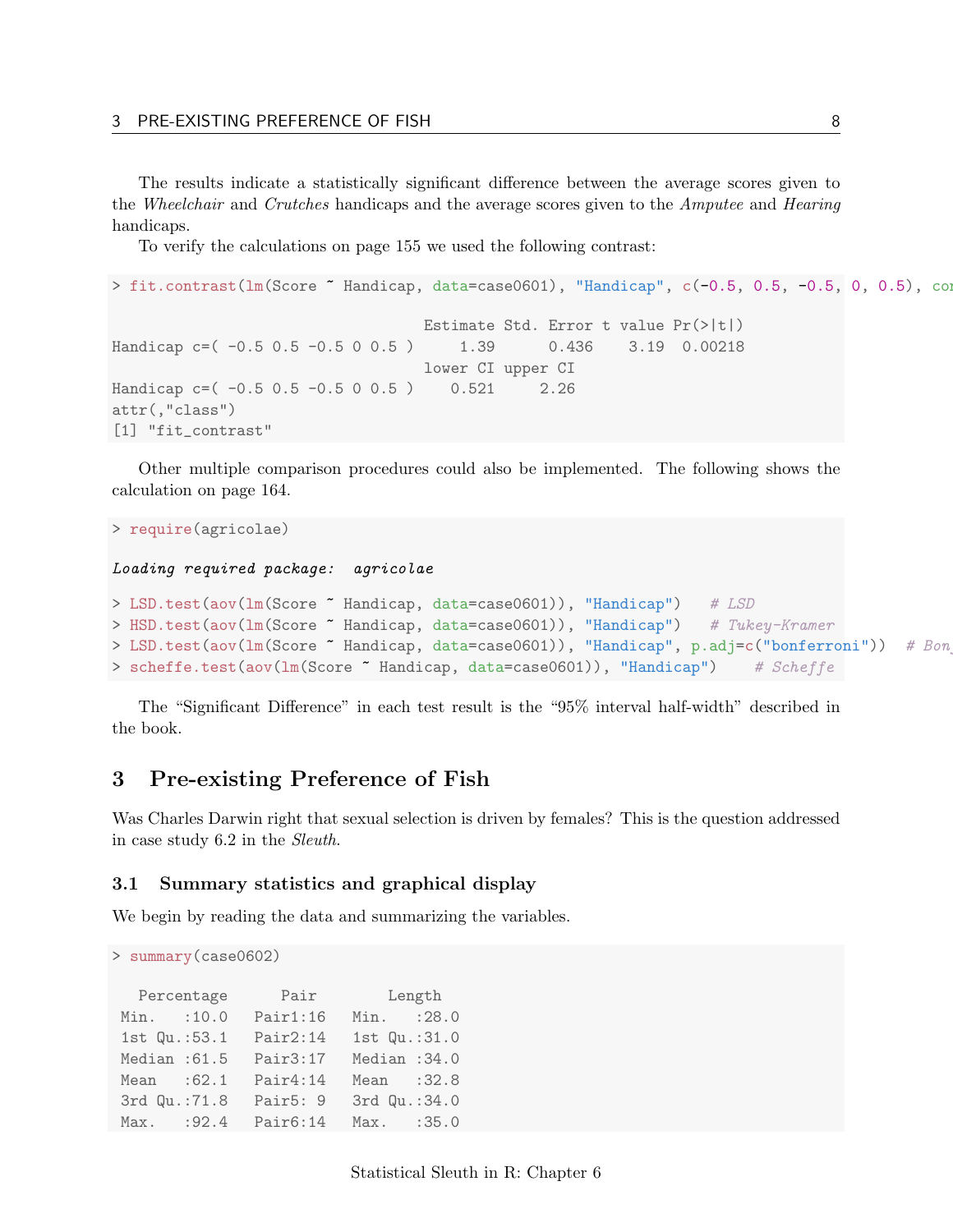```
> favstats(Percentage ~ Pair, data=case0602)
```
Pair min Q1 median Q3 max mean sd n missing 1 Pair1 43.7 49.7 55.3 63.1 73.3 56.4 9.02 16 0 2 Pair2 39.6 53.1 64.4 69.6 80.2 60.9 12.48 14 0 3 Pair3 10.0 50.6 62.0 83.6 91.3 62.4 22.29 17 0 4 Pair4 42.0 57.2 67.9 76.2 92.4 67.0 14.33 14 0 5 Pair5 47.7 61.0 62.9 66.0 78.3 64.2 9.41 9 0 6 Pair6 33.4 56.7 62.7 78.9 87.6 63.3 17.68 14 0

A total of 84 female fish were involved in this experiment, which is shown on page 153.

> bwplot(Pair ~ Percentage, data=case0602)



> densityplot(~ Percentage, groups=Pair, auto.key=TRUE, data=case0602)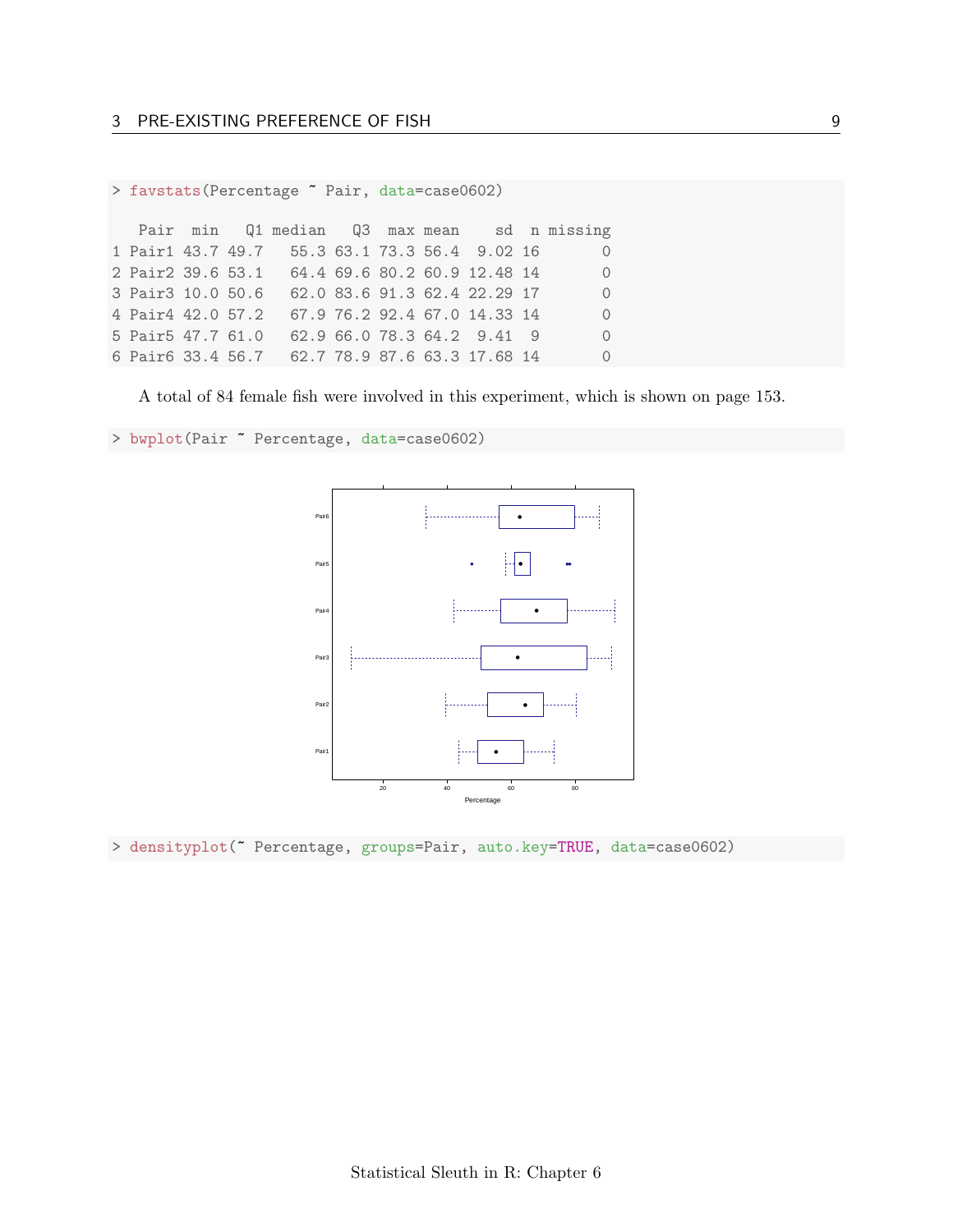

Besides the distribution of pair 5, all distributions of other pairs are approximately normally distributed.

#### <span id="page-9-0"></span>3.2 One-way ANOVA

First we fit the one way analysis of variance (ANOVA) model, using all of the groups:

```
> anova(lm(Percentage ~ Pair, data=case0602))
Analysis of Variance Table
Response: Percentage
         Df Sum Sq Mean Sq F value Pr(>F)
Pair 5 939 188 0.79 0.56
Residuals 78 18637 239
```
The p-value is not small, and does not provide much evidence that the mean percentage of time with the yellow-sword male significantly differed from one male pair to another back in the population.

By default, the use of the linear model (regression) function displays the pairwise differences between the first group and each of the other groups. Note that the overall test of the model is the same.

```
> summary(lm(Percentage ~ Pair, data=case0602))
Call:
lm(formula = Percentage \text{'} Pair, data = case0602)Residuals:
```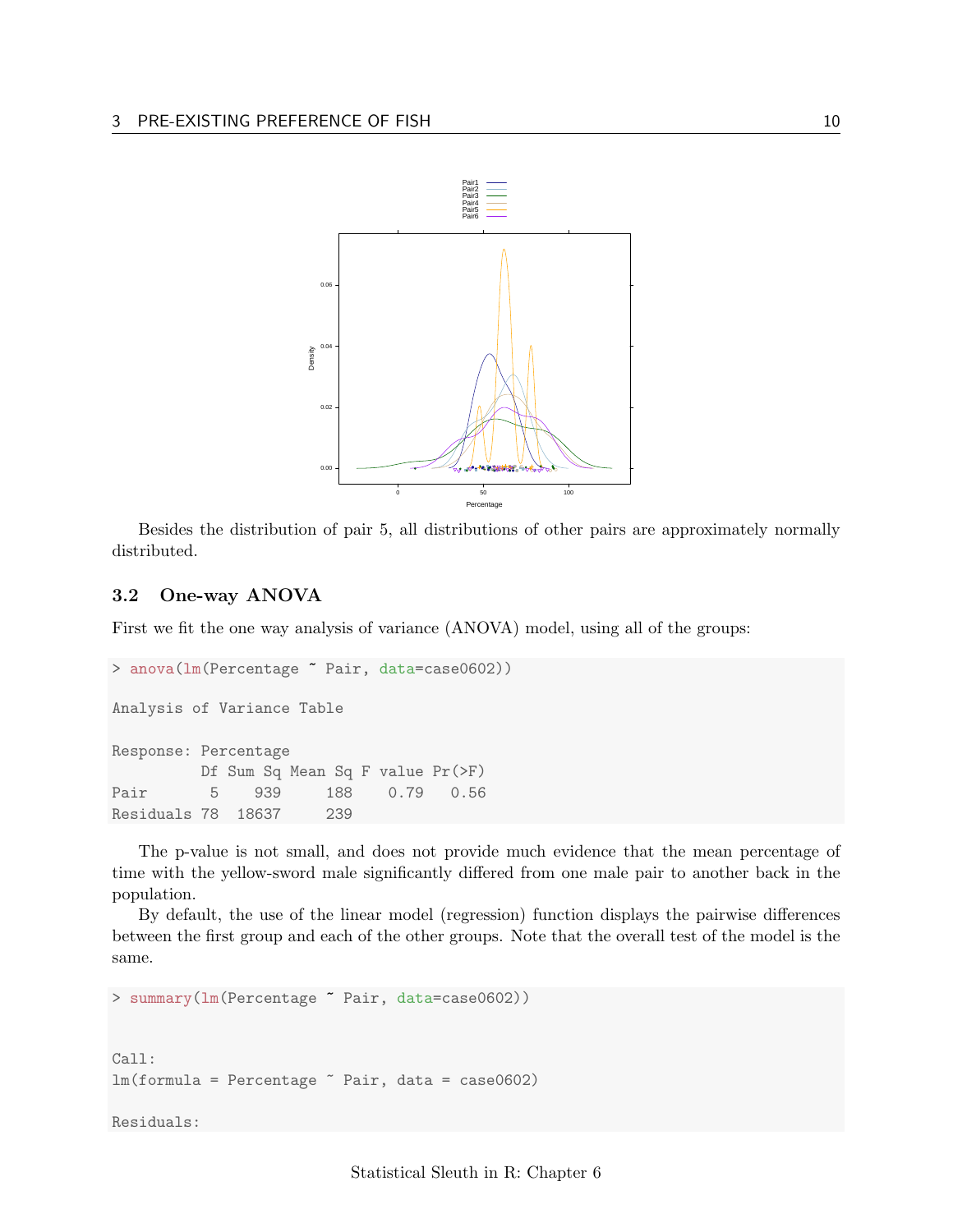| Min                                                    |  | 1Q Median 3Q                                     |  |      | Max |       |                 |  |  |
|--------------------------------------------------------|--|--------------------------------------------------|--|------|-----|-------|-----------------|--|--|
| $-52.43 -8.41$ 0.25 10.86 28.87                        |  |                                                  |  |      |     |       |                 |  |  |
|                                                        |  |                                                  |  |      |     |       |                 |  |  |
| Coefficients:                                          |  |                                                  |  |      |     |       |                 |  |  |
|                                                        |  | Estimate Std. Error t value $Pr(>\vert t \vert)$ |  |      |     |       |                 |  |  |
| (Intercept)                                            |  | 56.41                                            |  | 3.86 |     | 14.60 | $2e-16$         |  |  |
| PairPair2                                              |  | 4.48                                             |  | 5.66 |     | 0.79  | 0.431           |  |  |
| PairPair3                                              |  | 6.02                                             |  |      |     |       | 5.38 1.12 0.267 |  |  |
| PairPair4 10.59                                        |  |                                                  |  |      |     |       | 5.66 1.87 0.065 |  |  |
| PairPair5 7.80                                         |  |                                                  |  |      |     |       | 6.44 1.21 0.229 |  |  |
| PairPair6                                              |  | 6.93                                             |  | 5.66 |     | 1.22  | 0.224           |  |  |
|                                                        |  |                                                  |  |      |     |       |                 |  |  |
| Residual standard error: 15.5 on 78 degrees of freedom |  |                                                  |  |      |     |       |                 |  |  |
| Multiple R-squared: 0.048, Adjusted R-squared: -0.0131 |  |                                                  |  |      |     |       |                 |  |  |

F-statistic: 0.786 on 5 and 78 DF, p-value: 0.563

The reference group here is pair 1, followed by pairs 2-6. Another way of viewing these results is through a model table, which displays the differences between the grand mean and the group means.

> model.tables(aov(Percentage ~ Pair, data=case0602)) Tables of effects Pair Pair1 Pair2 Pair3 Pair4 Pair5 Pair6 -5.722 -1.243 0.3008 4.871 2.083 1.207 rep 16.000 14.000 17.0000 14.000 9.000 14.000 Or by: > mean(Percentage ~ Pair, data=case0602)-mean(~ Percentage, data=case0602) Pair1 Pair2 Pair3 Pair4 Pair5 Pair6 -5.722 -1.243 0.301 4.871 2.083 1.207

## <span id="page-10-0"></span>3.3 Contrasts and linear combination

We can calculate the values on page 152 and Display 6.5 on page 158 using contrasts.

```
> require(gmodels)
> lc = fit.contrast(lm(Percentage ~ Pair, data=case0602), "Pair", c(5, -3, 1, 3, -9, 3), conf.
                       Estimate Std. Error t value Pr(>|t|) lower CI
Pair c=( 5 -3 1 3 -9 3 ) -25.1 54.8 -0.458 0.648 -134
```